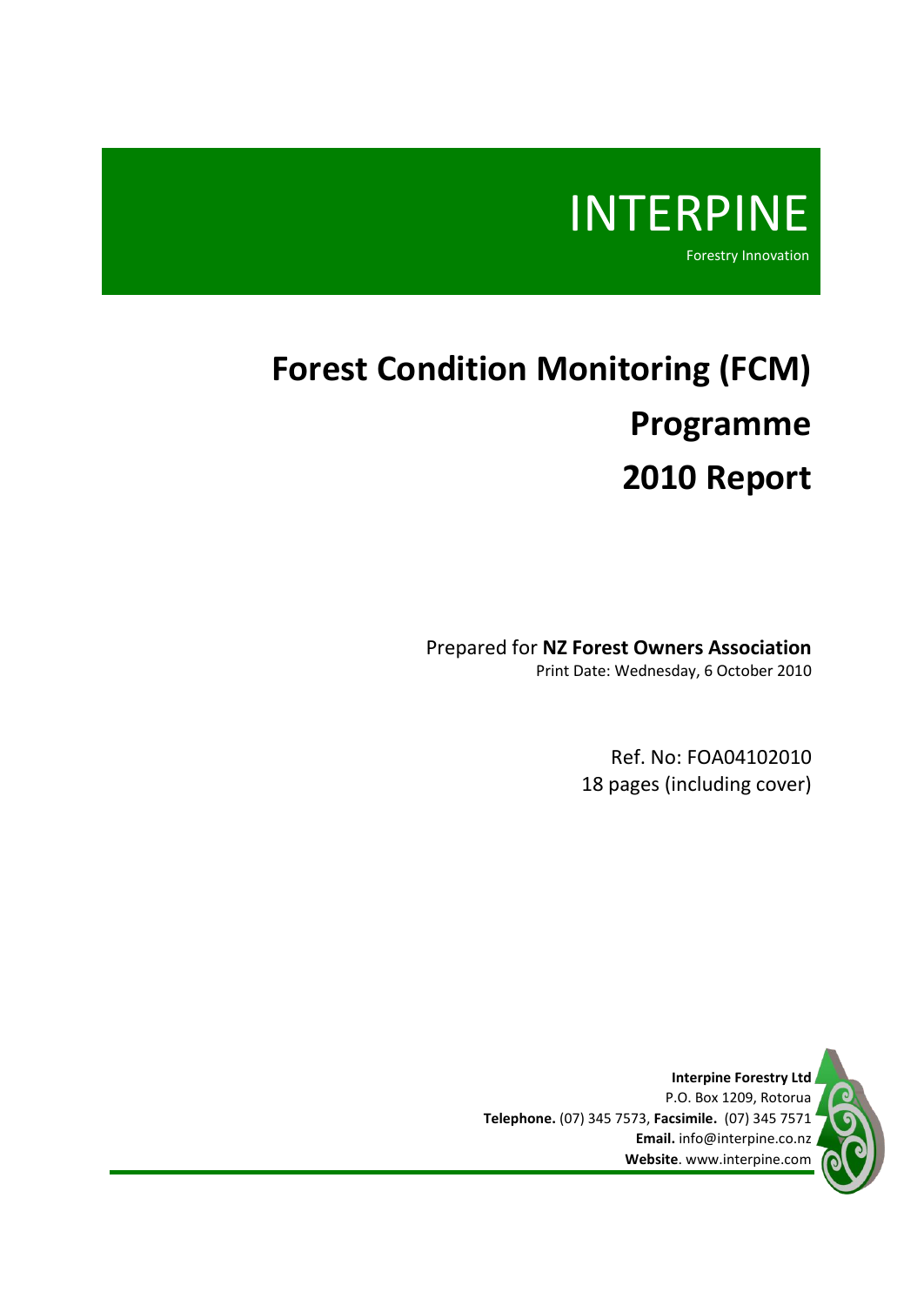# <span id="page-1-0"></span>1 CONTENTS

# **Contents**

| 1              |       |       |  |
|----------------|-------|-------|--|
| $\overline{2}$ |       |       |  |
| 3              |       |       |  |
|                | 3.1   |       |  |
|                | 3.2   |       |  |
|                | 3.3   |       |  |
|                |       | 3.3.1 |  |
|                | 3.3.2 |       |  |
|                | 3.4   |       |  |
|                | 3.5   |       |  |
|                | 3.6   |       |  |
|                | 3.7   |       |  |
|                | 3.8   |       |  |
|                | 3.9   |       |  |
| 4              |       |       |  |
|                |       |       |  |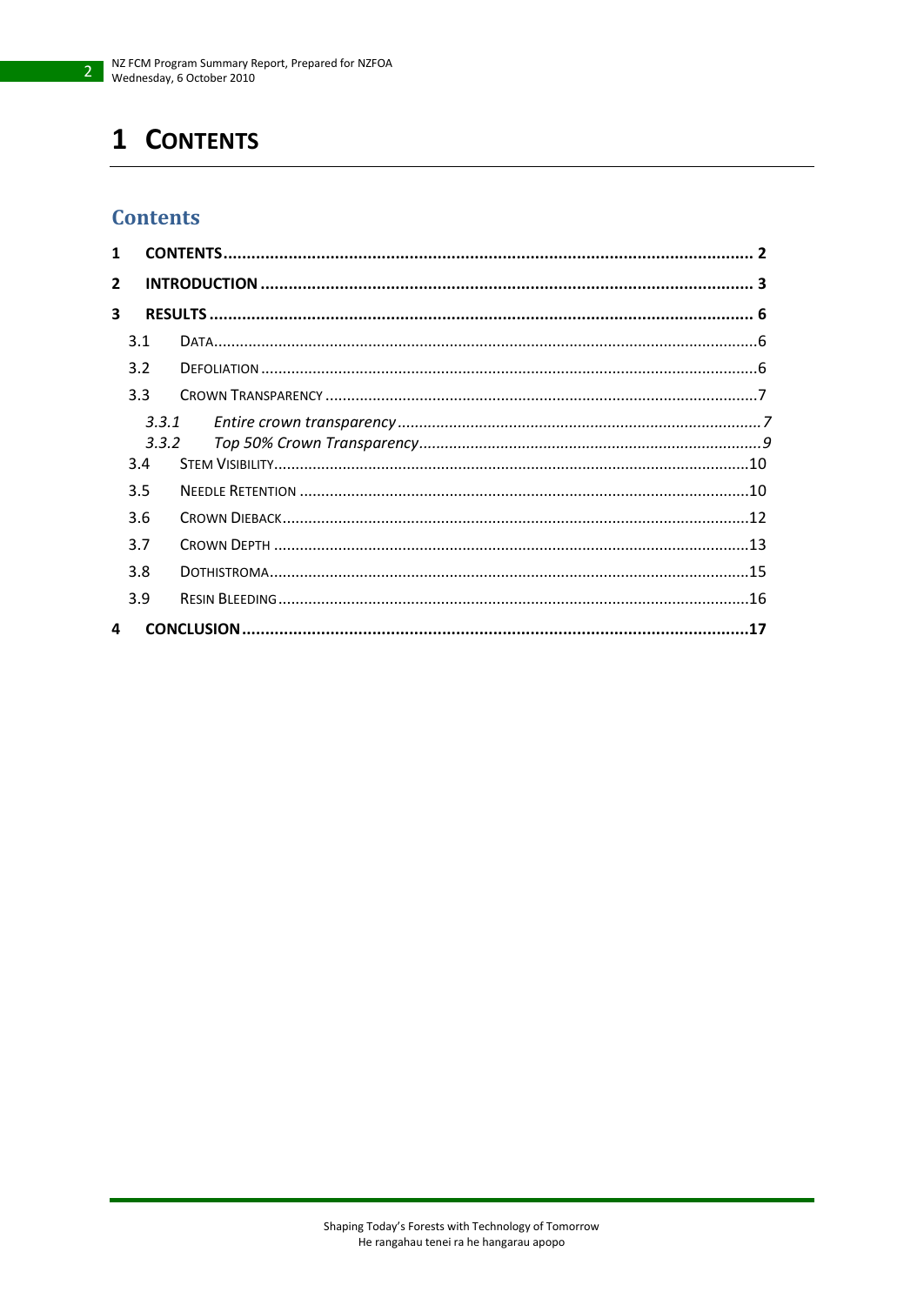# <span id="page-2-0"></span>**2 INTRODUCTION**

3

Interpine Forestry Limited (Interpine) carried out the first measurement in the national Forest Condition Monitoring (FCM) Programme on behalf of the New Zealand Forest Owners Association (NZFOA). Data collection took place between the  $5<sup>th</sup>$  May and the 30<sup>th</sup> August 2010 and was carried out at all sites measured as part of the planted forest carbon measurement survey on behalf of the Ministry for the Environment (MfE). In total 4139 *Pinus radiata* (*P. radiata*) trees were available for assessment of forest condition indicators across 190 plots established on the 4km grid network according to MfE's sampling design. Two plots were abandoned because of physical barriers to plot establishment and no trees were assessed for forest condition indicators in these plots. Forest condition monitoring plots were spread throughout New Zealand. [Figure 1](#page-3-0) provides an overview of the measurement locations in this year's survey. A total of ten data collection staff were used during the measurement phase and generally a minimum of two crews were operating in different parts of New Zealand at any one time.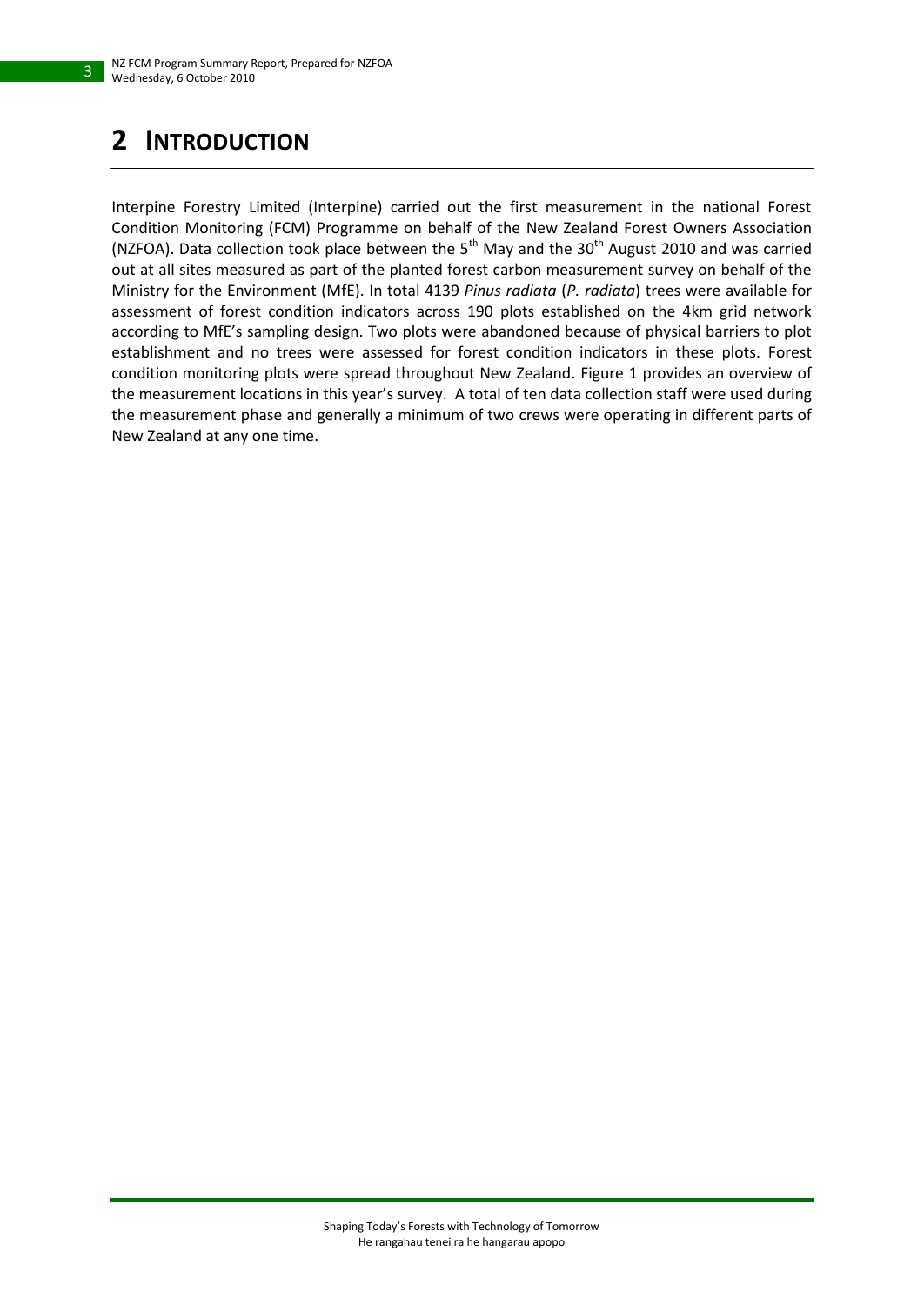4

 $\overline{a}$ 



*Figure 1 . The location of the measurement sites in this year's FCM survey*

<span id="page-3-0"></span>Forest condition was assessed as per the procedures set out in the New Zealand FCM manual<sup>1</sup>. The indicators used to provide a measure of forest condition are presented i[n Table 1.](#page-4-0)

<sup>&</sup>lt;sup>1</sup> Forest Condition Monitoring (FCM) of Pinus radiata in New Zealand. Field Data Collection Procedures. Prepared by Interpine Forestry Limited on behalf of NZFOA.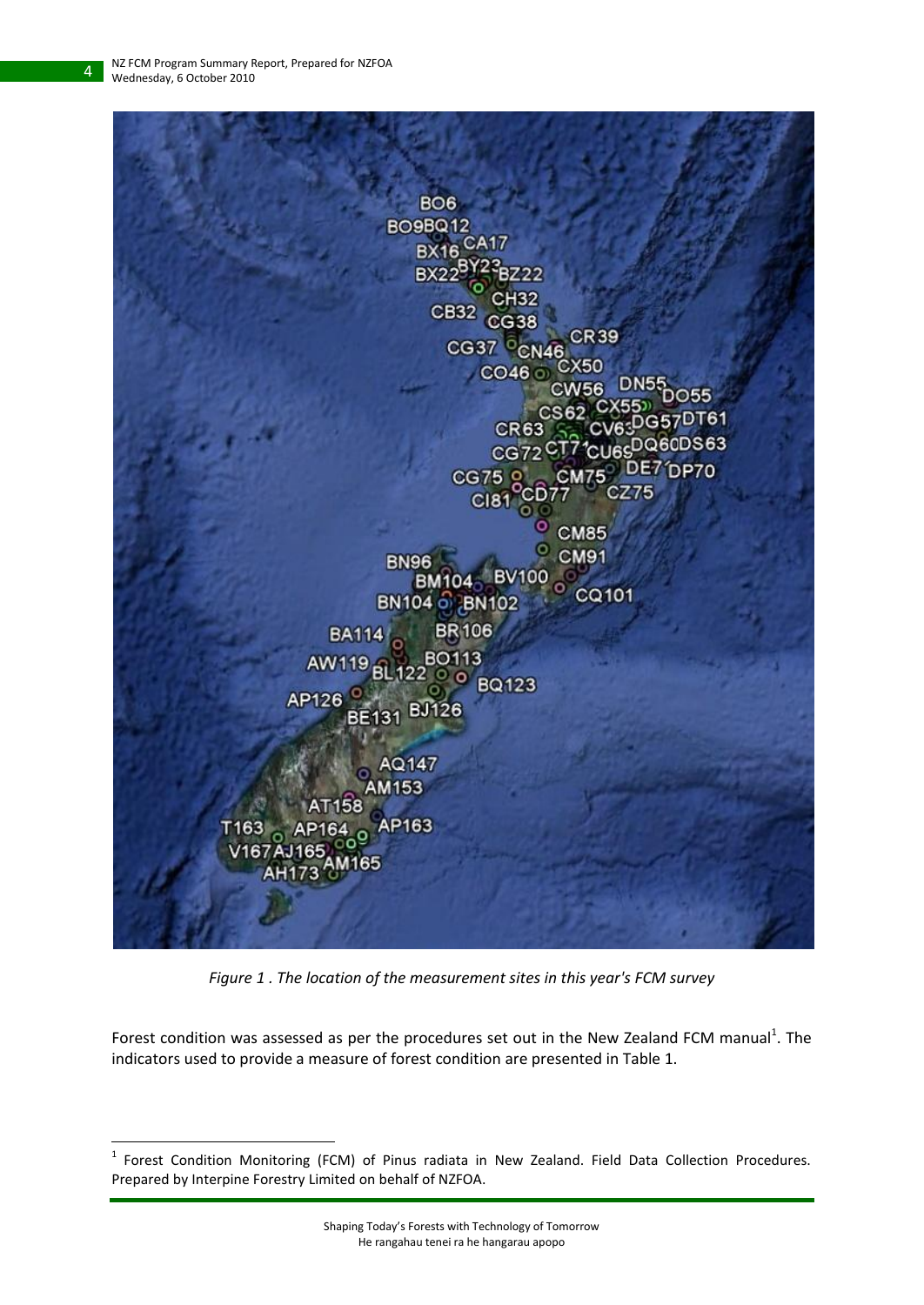| Table 1. The indicators used to assess forest condition |  |  |  |  |  |
|---------------------------------------------------------|--|--|--|--|--|
|---------------------------------------------------------|--|--|--|--|--|

<span id="page-4-0"></span>

| <b>Indicator</b>                                                                                                                                 | <b>Scale</b>                                                                    |                                                     |                                                               |                                                             |                                                     |
|--------------------------------------------------------------------------------------------------------------------------------------------------|---------------------------------------------------------------------------------|-----------------------------------------------------|---------------------------------------------------------------|-------------------------------------------------------------|-----------------------------------------------------|
| <b>Description</b>                                                                                                                               | $\boldsymbol{0}$<br>1<br>$\overline{2}$<br>$\boldsymbol{3}$<br>$\boldsymbol{4}$ |                                                     |                                                               |                                                             |                                                     |
| <b>Entire Crown Transparency</b><br>The amount of skylight visible through the live, normally<br>foliated portion of the tree crown.             |                                                                                 |                                                     | 0 - 100% transparency classes (5% classes)                    |                                                             |                                                     |
| <b>Top 50% Crown Transparency</b><br>The amount of skylight visible through the live, normally<br>foliated portion of the top half of the crown. | 0 - 100% transparency classes (5% classes)                                      |                                                     |                                                               |                                                             |                                                     |
| <b>Crown Defoliation</b><br>The amount of needle loss in the assessable crown as<br>compared to a reference tree.                                |                                                                                 |                                                     | 0 - 100% defoliations classes (5% classes)                    |                                                             |                                                     |
| <b>Stem Visibility</b><br>The amount of stem visible through the foliage and branching.                                                          |                                                                                 | Less than<br>25%<br>of<br>stem<br>visible           | $25 - 50\%$ of<br>stem visible                                | $50 - 75%$<br>of stem<br>visible                            | More<br>than 75%<br>of stem<br>visible              |
| <b>Needle Retention</b><br>The number of needle age classes (to nearest year) present in<br>the lower third of the unsuppressed green crown.     | 1 yr old<br>needles<br>absent                                                   | 1 yr old<br>needles<br>present                      | 2 yr old<br>needles<br>present                                | 3 yr old<br>needles<br>present                              | 4 yr old<br>needles<br>present                      |
| <b>Crow Dieback</b><br>The recent dieback of branches with fine twigs in the upper<br>and outer portions of the tree.                            |                                                                                 |                                                     | 0-100% crown dieback (in 5% classes)                          |                                                             |                                                     |
| <b>Crown Depth</b><br>The depth of green foliage present in the crown.                                                                           |                                                                                 | Green<br>foliage in<br>lower<br>quarter<br>of crown | Green<br>foliage<br>in<br>lower-mid<br>quarter<br>of<br>crown | Green<br>foliage in<br>upper-<br>mid<br>quarter<br>of crown | Green<br>foliage in<br>upper<br>quarter<br>of crown |
| <b>Dothistroma</b><br>Presence of Dothistroma septosporum which causes needles<br>to turn brown with red bands.                                  |                                                                                 |                                                     | 0 - 100% of total crown foliage with infection (5% classes)   |                                                             |                                                     |
| <b>Resin Bleeding</b><br>Resin evident on the outside of the tree                                                                                | <b>Not</b><br>assessed                                                          | Nil<br>or<br>light<br>resin<br>bleeding             | Moderate<br>resin<br>bleeding                                 | Severe<br>resin<br>bleeding                                 |                                                     |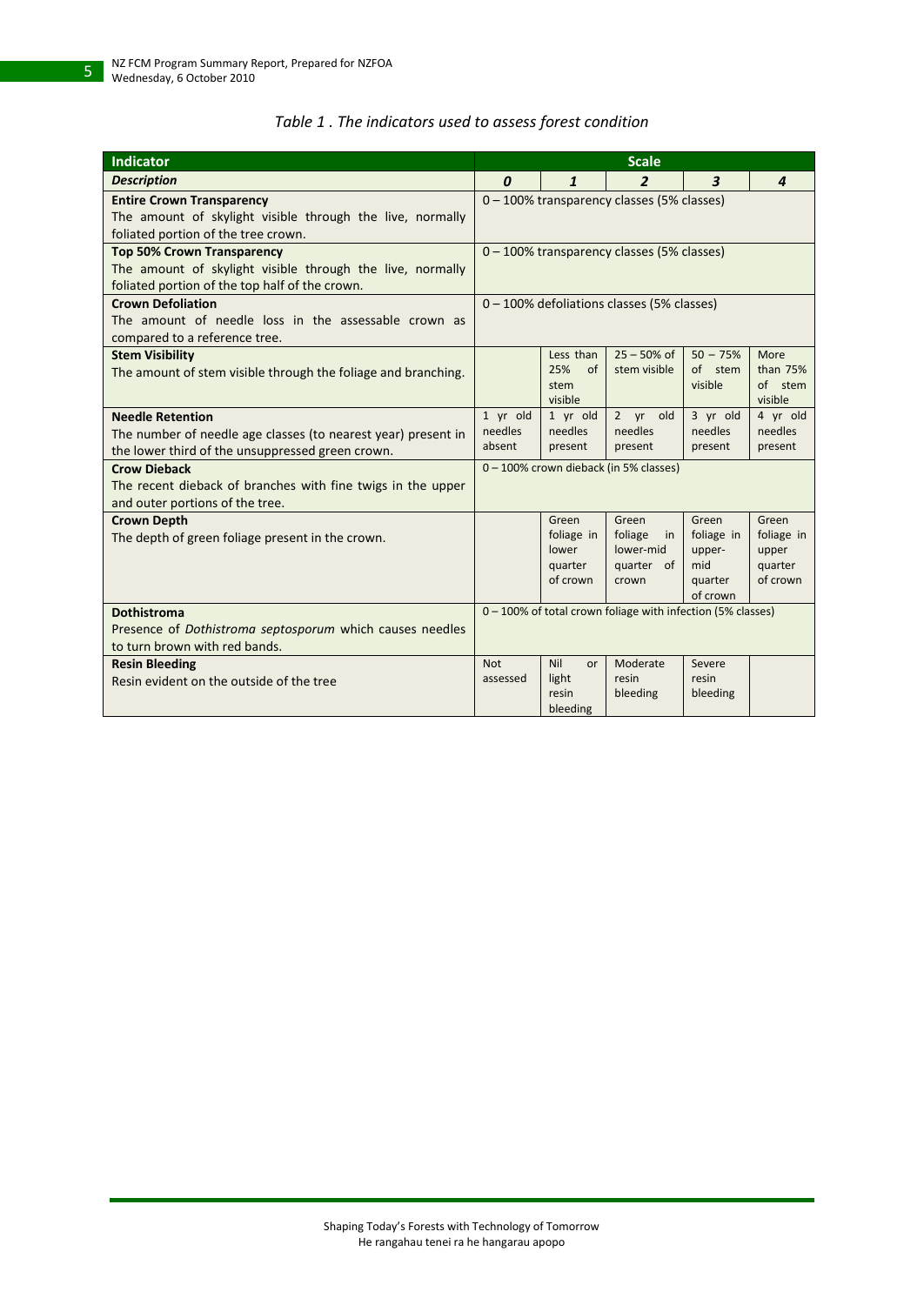# <span id="page-5-0"></span>**3 RESULTS**

### <span id="page-5-1"></span>**3.1 DATA**

FCM indicators are recoded against each tree and are warehoused in the LUCAS Gateway, a SQL database built and maintained by Interpine on behalf of MfE. A wide range of other tree and plot level data is also housed in this database and is available to NZFOA with prior approval from MfE (contact nigel.searles@mfe.govt.nz). The data provided in the current release is summarised in [Table](#page-5-3)  [2.](#page-5-3)

<span id="page-5-3"></span>

| <b>Field</b>                    | <b>Description</b>                                                               |
|---------------------------------|----------------------------------------------------------------------------------|
| t574 SurveyID                   | Contains a unique identifier for the survey and site where data was<br>collected |
| t574 TreeID                     | Contains a unique identifier for the tree measured                               |
| t574 BearingMagnetic            | Magnetic bearing to the subject tree from plot centre                            |
| t574 Bearing True               | True bearing to the subject tree from the plot centre                            |
| t574_SlopeDistance              | Slope distance to the subject tree from the plot centre                          |
| t574 SpeciesCode                | Code identifying the species of the subject tree                                 |
| t574 Status                     | The tree status of the subject tree $(A = A$ live)                               |
| t574 NeedleRetention            | The needle retention class assigned to the subject tree                          |
| t574 DothistromaPct             | The Dothistroma Percentage assigned to the subject tree                          |
| t574 EntireCrownTransparencyPct | The entire crown transparency score assigned to the subject tree.                |
| t574 Top50CrownTransparencyPct  | The top 50% of crown transparency score assigned to the subject tree             |
| t574 DefoliationPct             | The defoliation score assigned to the subject tree                               |
| t574 CrownDepth                 | The crown depth score assigned to the subject tree                               |
| t574 StemVisibility             | The stem visibility score assigned to the subject tree                           |
| t574 CrownDiebackPct            | The crown dieback score assigned to the subject tree                             |
| t574 ResinBleeding              | The resin bleeding score assigned to the subject tree                            |

*Table 2 . The fields provided in the FCM data file provided to NZFOA*

### <span id="page-5-2"></span>**3.2 DEFOLIATION**

Defoliation was assessed on 4062 trees in the first year of measurement of the FCM Programme. Defoliation was only assessed on live *P. radiata* crop trees with a diameter at breast height (dbh) of greater than 2.5 cm or greater. The distribution of defoliation scores assigned is presented in [Figure](#page-6-2)  [2.](#page-6-2)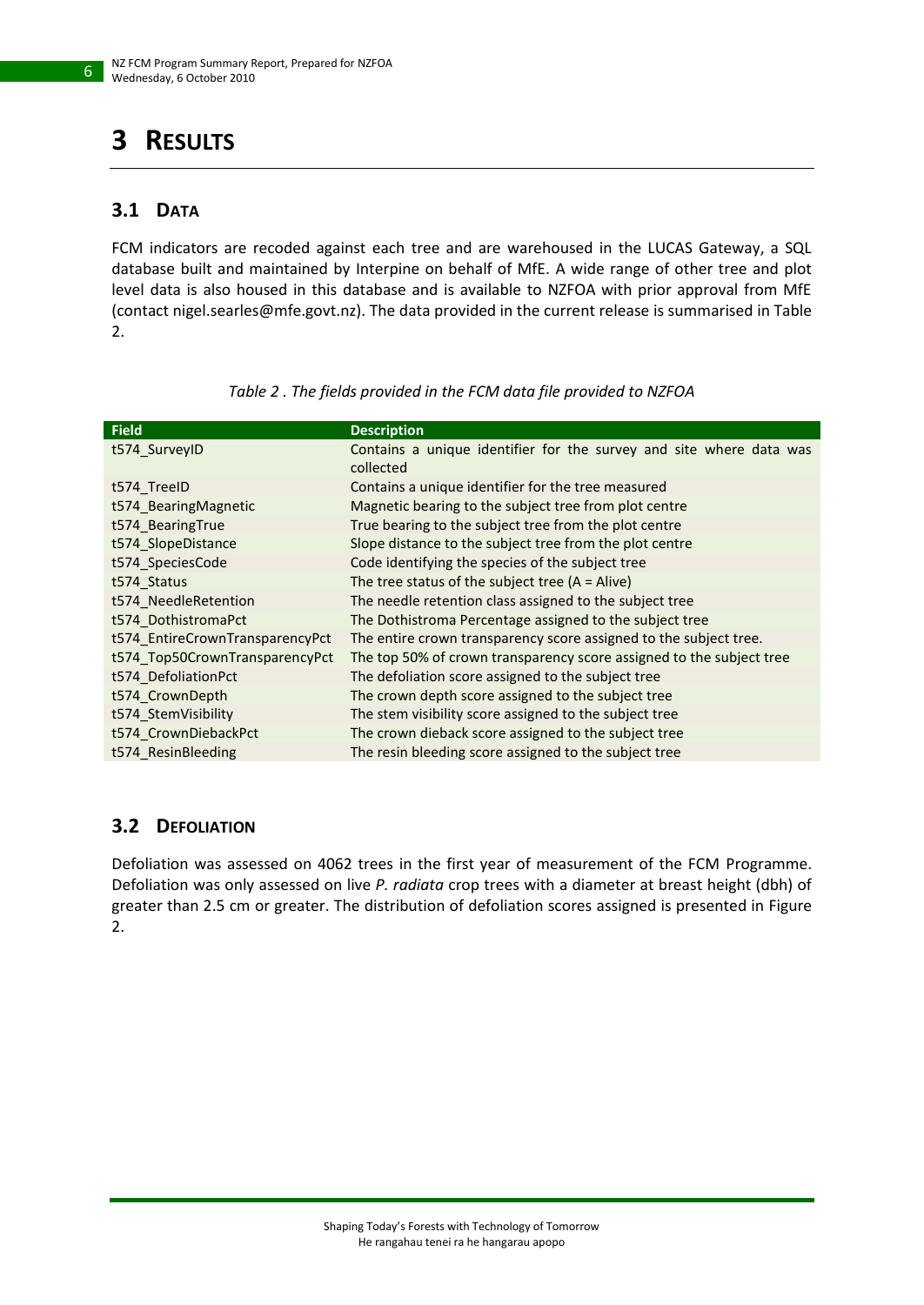

<span id="page-6-2"></span>*Figure 2. The distribution of defoliation scores assigned in year one of the FCM Programme*

<span id="page-6-3"></span>[Figure 2](#page-6-2) indicates that no defoliation or 5% defoliation class was observed in the majority (61%) of trees in the sample. A further 37% were designated as having a defoliation class of between 5 and 35. The descriptive statistics for the defoliation data collected are displayed i[n Table 3.](#page-6-3)

| <b>Statistic</b>      | <b>Value</b> |
|-----------------------|--------------|
| Mean                  | 7.66         |
| Median                | 5            |
| Mode                  |              |
| <b>Std. Deviation</b> | 10.94        |
| Sample Variance       | 119.60       |
| Range                 | 95           |

*Table 3. The descriptive statistics for the defoliation data*

#### <span id="page-6-0"></span>**3.3 CROWN TRANSPARENCY**

#### <span id="page-6-1"></span>*3.3.1 Entire crown transparency*

Entire crown transparency was assessed on 4085 trees in the first year of measurement. Entire crown transparency was only assessed on live *P. radiata* trees with a dbh of 2.5 cm or greater. The distribution of entire crown transparency scores is shown in Figure 3.

7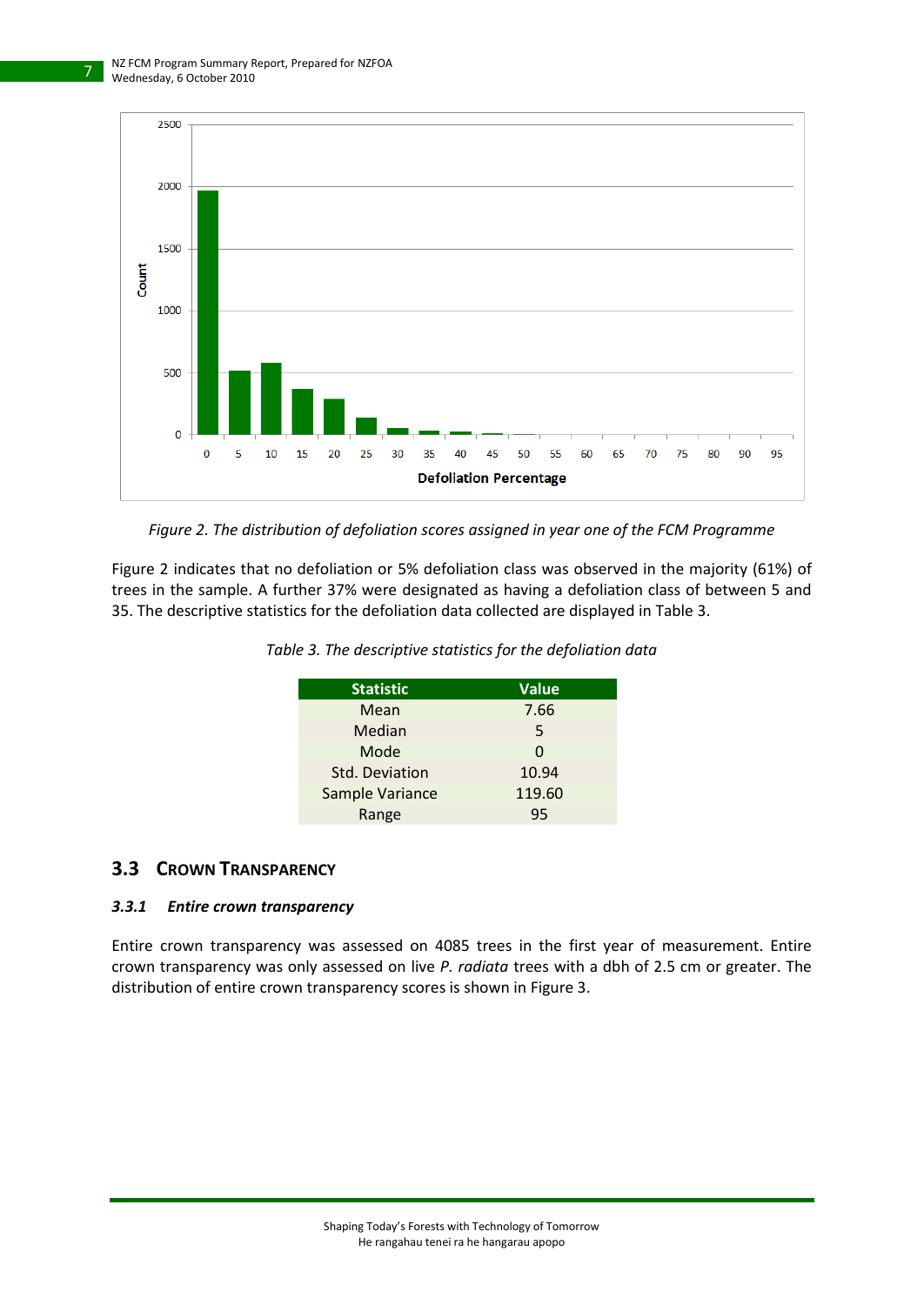

*Figure 3. The distribution of entire crown transparency scores assigned in year one of the FCM Programme*

Figure 3 indicates that there is a fairly even distribution of entire crown transparency scores throughout the population of trees in the survey. The 35% transparency class was the most commonly used in this year's data set. The descriptive statistics for the entire crown transparency assessment are given i[n Table 4.](#page-8-1)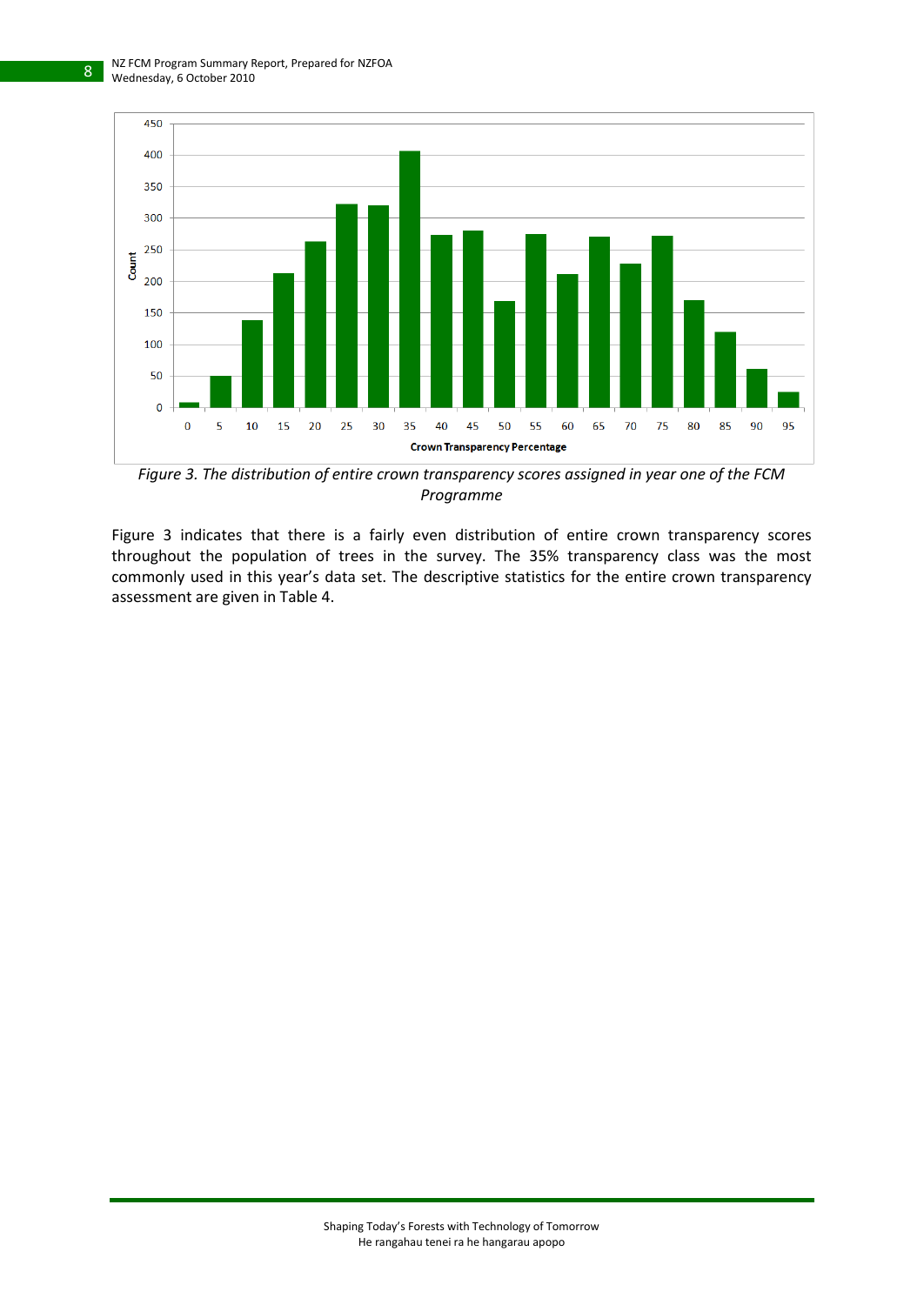| <b>Statistic</b> | <b>Value</b> |
|------------------|--------------|
| Mean             | 45.96        |
| Median           | 45           |
| Mode             | 35           |
| Std. Deviation   | 22.32        |
| Sample Variance  | 497.86       |
| Range            | 95           |

<span id="page-8-1"></span>*Table 4 . The descriptive statistics for the entire crown transparency scores*

#### <span id="page-8-0"></span>*3.3.2 Top 50% Crown Transparency*

Top 50% crown transparency was assessed on 4085 trees in this year's measurement programme. Top 50% crown transparency was only assessed on live *P. radiata* trees with a dbh of 2.5 cm or greater. The distribution of top 50% crown transparency scores is shown [Figure 4.](#page-8-2)



*Figure 4. The distribution of Top 50% Crown Transparency Scores*

<span id="page-8-3"></span><span id="page-8-2"></span>94% of top 50% crown transparency scores were between 5 and 65% with 30% the most common classification. The descriptive statistics for the top 50% crown transparency are in [Table 5.](#page-8-3)

*Table 5. The Descriptive statistics for the top 50% crown transparency scores*

| <b>Statistic</b>      | <b>Value</b> |
|-----------------------|--------------|
| Mean                  | 33.61        |
| Median                | 30           |
| Mode                  | 30           |
| <b>Std. Deviation</b> | 18.63        |
| Sample Variance       | 347.12       |
| Range                 | 95           |
|                       |              |

Shaping Today's Forests with Technology of Tomorrow He rangahau tenei ra he hangarau apopo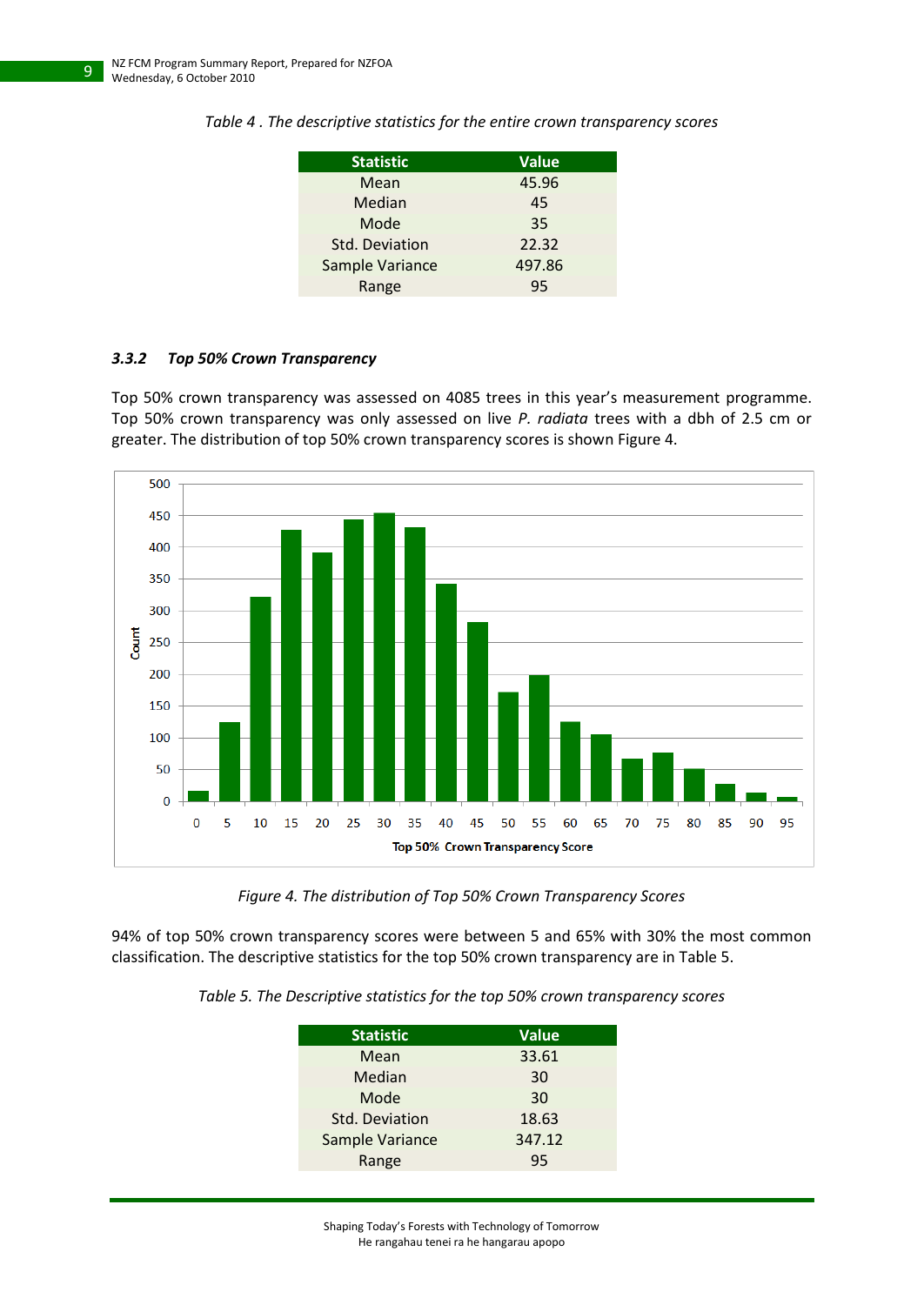## <span id="page-9-0"></span>**3.4 STEM VISIBILITY**

4088 live *P. radiata* trees were assessed for stem visibility; only trees with a dbh greater than 2.5 cm were assessed for stem visibility. The distribution of the stem visibility codes is shown i[n Figure 5.](#page-9-2)



*Figure 5. The distribution of stem visibility codes collected*

<span id="page-9-3"></span><span id="page-9-2"></span>The majority (2645) of trees were given the stem visibility code 4 (75% - 100% of stem visible through the unpruned crown). Further analysis is needed to eliminate the effect of tree age on these results. The descriptive statistics for the stem visibility data are shown in [Table 6.](#page-9-3)

| <b>Statistic</b> | <b>Value</b> |
|------------------|--------------|
| Mean             | 3.44         |
| Median           | 4            |
| Mode             | 4            |
| Std. Deviation   | 0.86         |
| Sample Variance  | 0.75         |
| Range            | ર            |

#### *Table 6 . The descriptive statistics for the stem visibility data*

#### <span id="page-9-1"></span>**3.5 NEEDLE RETENTION**

Needle retention was recorded for 4094 live *P.radiata* trees all of which had a dbh of 2.5 cm or greater. The distribution of the needle class scores obtained is shown i[n Figure 6](#page-10-0) and the percentage of each code is shown i[n Figure 7](#page-10-1) .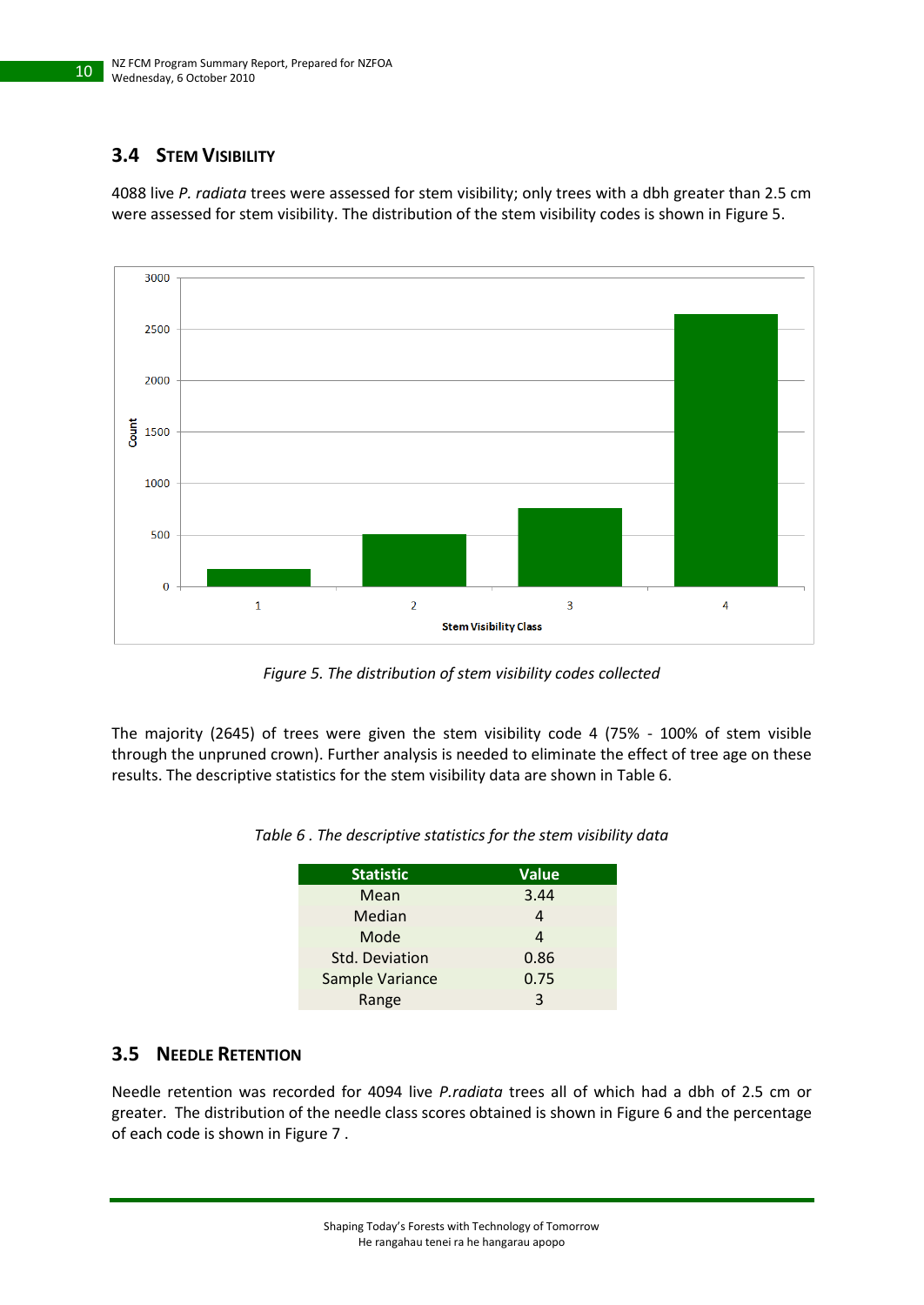

*Figure 6 . The distributiuon of needle retention scores obtained*

<span id="page-10-0"></span>

<span id="page-10-1"></span>*Figure 7. The percentage of needle retention classifications recorded.*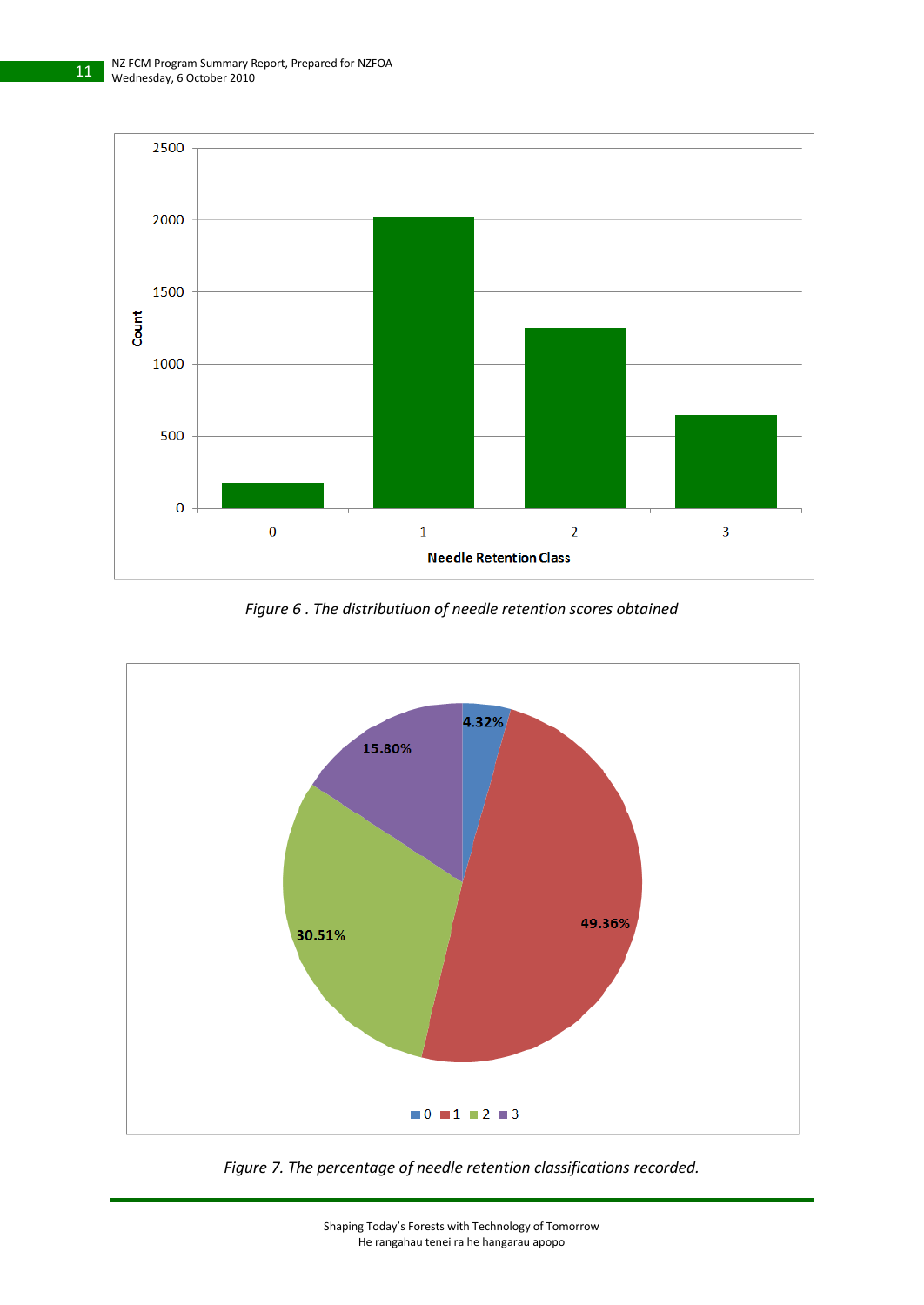<span id="page-11-1"></span>Needle class one was the most commonly observed needle class retention in the survey. The descriptive statistics for the needle retention class data are shown in [Table 7.](#page-11-1)

| <b>Statistic</b> | <b>Value</b> |
|------------------|--------------|
| Mean             | 1.58         |
| Median           | 1            |
| Mode             | 1            |
| Std. Deviation   | 0.80         |
| Sample Variance  | 0.65         |
| Range            | 3            |

*Table 7 . The descriptive statistics for the needle retention class data*

### <span id="page-11-0"></span>**3.6 CROWN DIEBACK**

Crown Die back was assessed on 4028 live *P. radiata* trees. The crown die back data is summarised in [Figure 8](#page-11-2) an[d Figure 9.](#page-12-1)



<span id="page-11-2"></span>*Figure 8 . The distribution of the crown dieback data obtained.*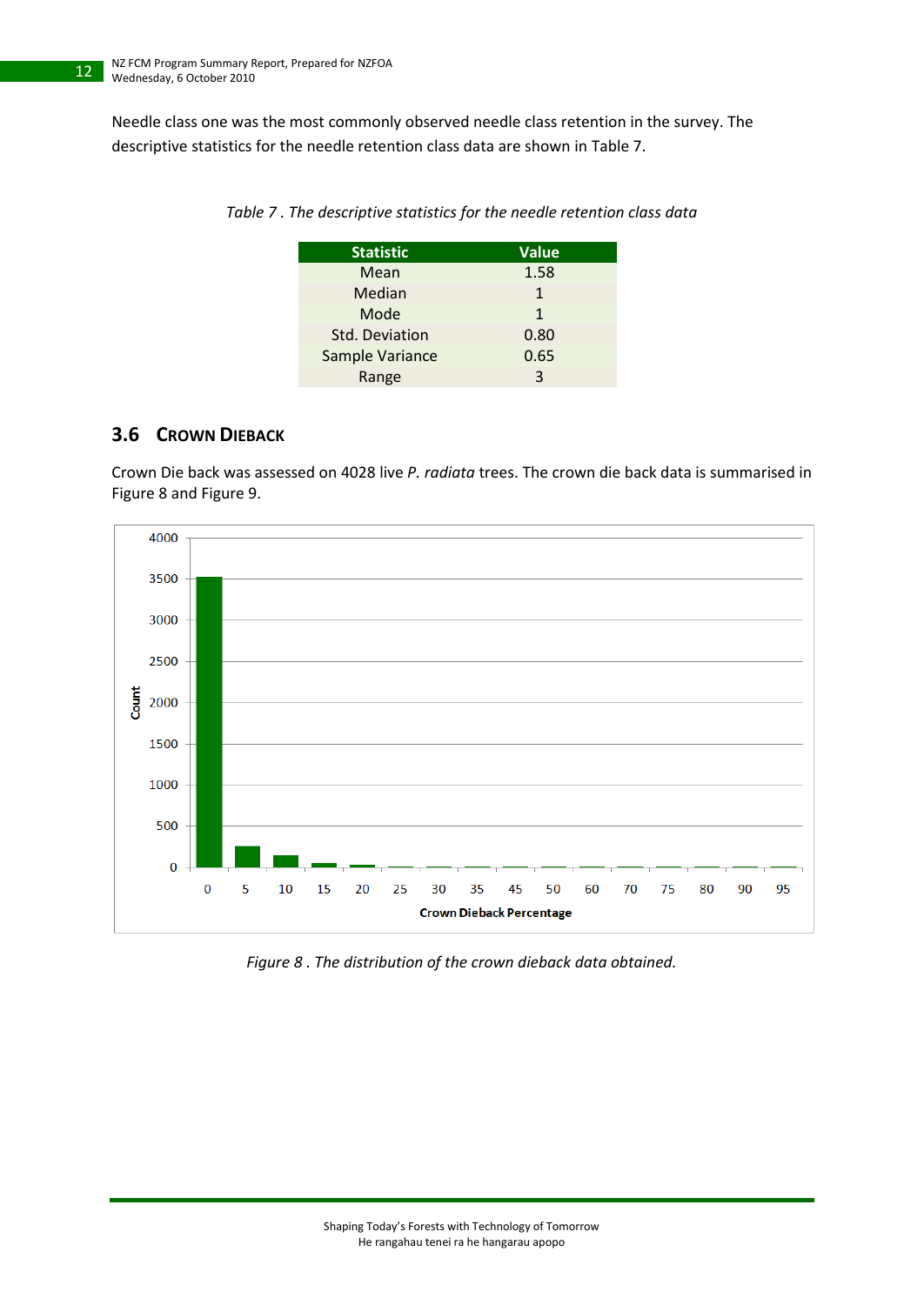

*Figure 9 . The percentage of crown dieback scores recorded.*

<span id="page-12-1"></span>No crown dieback was recorded in the majority of trees (87.49%) whereas significant dieback (affecting greater than 10% of the tree crown) was only observed in 6.08% of trees measured. The descriptive statistics calculated for crown dieback are presented in [Table 8.](#page-12-2)

<span id="page-12-2"></span>

|  | Table 8. The descriptive statistics calculated for the crown dieback data collected. |  |  |  |  |  |
|--|--------------------------------------------------------------------------------------|--|--|--|--|--|
|--|--------------------------------------------------------------------------------------|--|--|--|--|--|

| <b>Statistic</b> | <b>Value</b> |
|------------------|--------------|
| Mean             | 1.26         |
| Median           | $\mathbf{I}$ |
| Mode             | 0            |
| Std. Deviation   | 4.93         |
| Sample Variance  | 24.28        |
| Range            | 95           |

### <span id="page-12-0"></span>**3.7 CROWN DEPTH**

Crown depth was recorded on 4095 live *P. radiata* trees with a dbh of 2.5 cm or greater. The results obtained are summarised in [Figure 10](#page-13-0) and [Figure 11.](#page-13-1)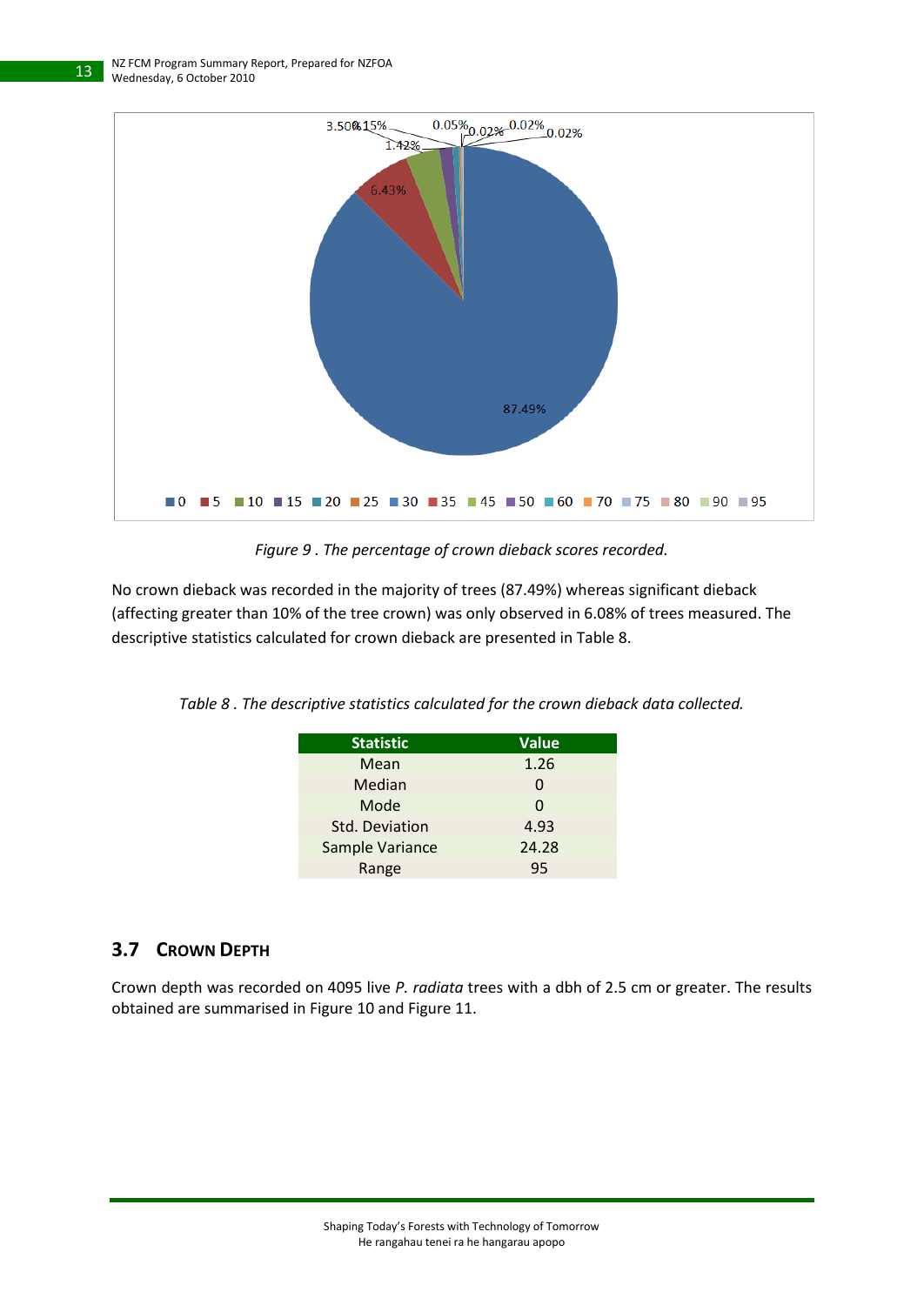

*Figure 10 . The distributionof crown depth classification recorded*

<span id="page-13-0"></span>

<span id="page-13-1"></span>*Figure 11. The percentage of crown depth scores recorded.*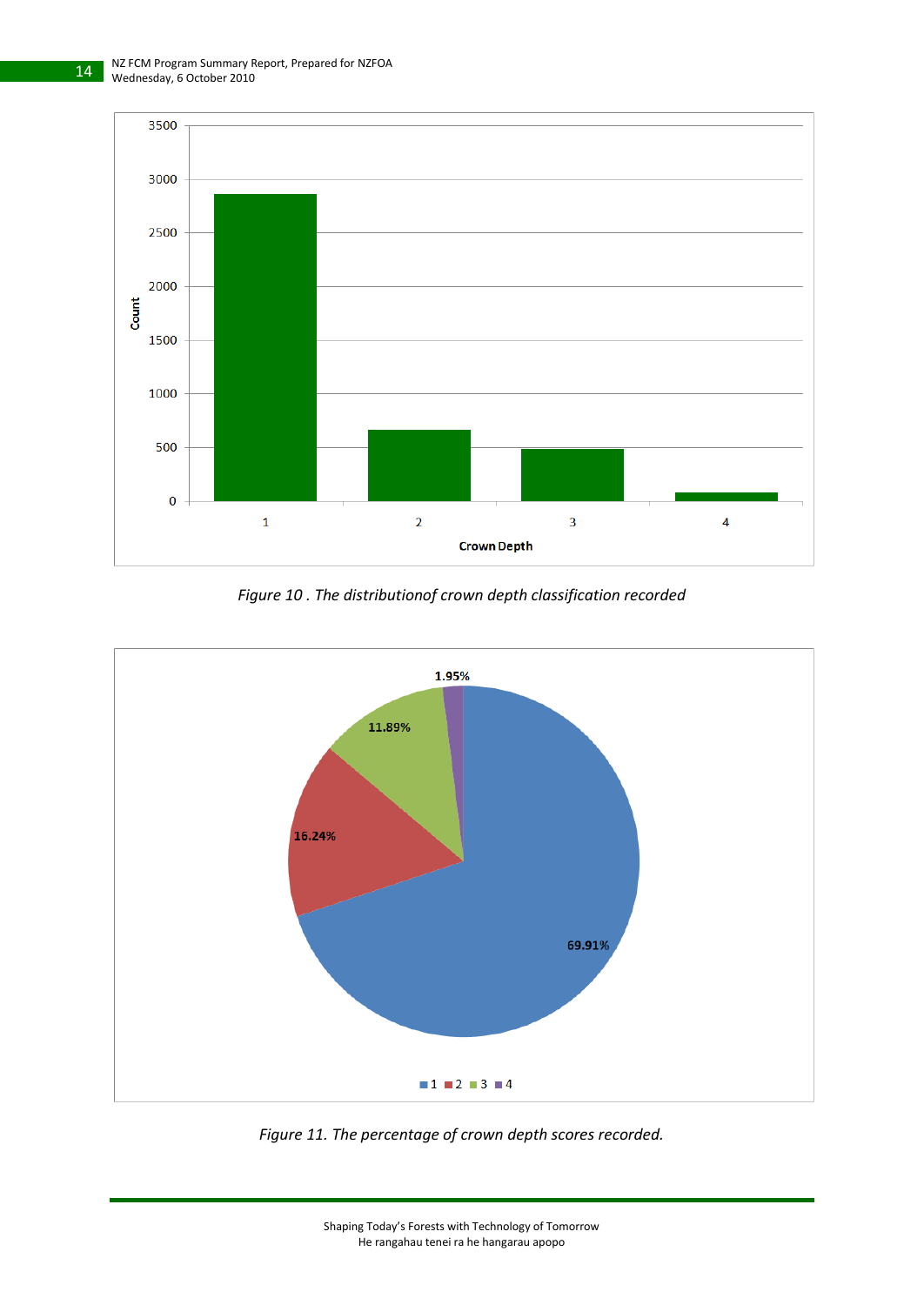15

<span id="page-14-1"></span>A crown depth of 1 was recorded for the majority (69.91%) of trees in the survey. It is important that further analysis is carried out to investigate the effect of tree age on this variable. The descriptive statistics calculated for crown depth are displayed in [Table 9.](#page-14-1)

| <b>Statistic</b> | <b>Value</b> |
|------------------|--------------|
| Mean             | 1.46         |
| Median           | 1            |
| Mode             | 1            |
| Std. Deviation   | 0.78         |
| Sample Variance  | 0.60         |
| Range            | ς            |

*Table 9 . The descriptive statistics calculated for the crown depth variable*

#### <span id="page-14-0"></span>**3.8 DOTHISTROMA**

Dothistroma percentage was assessed on 3949 live *P. radiata* trees with a dbh of 2.5cm or greater. The distribution for the Dothistroma percentage classes observed is presented i[n Figure 12.](#page-14-2)



*Figure 12 . The distribution for the Dothistroma percentage classes obtained.*

<span id="page-14-2"></span>[Figure 12](#page-14-2) indicates that only the vast majority of trees (96%) had either 0 or 5% Dothistroma class. The descriptive statistics calculated for Dothistroma class are presented in [Table 10.](#page-15-1)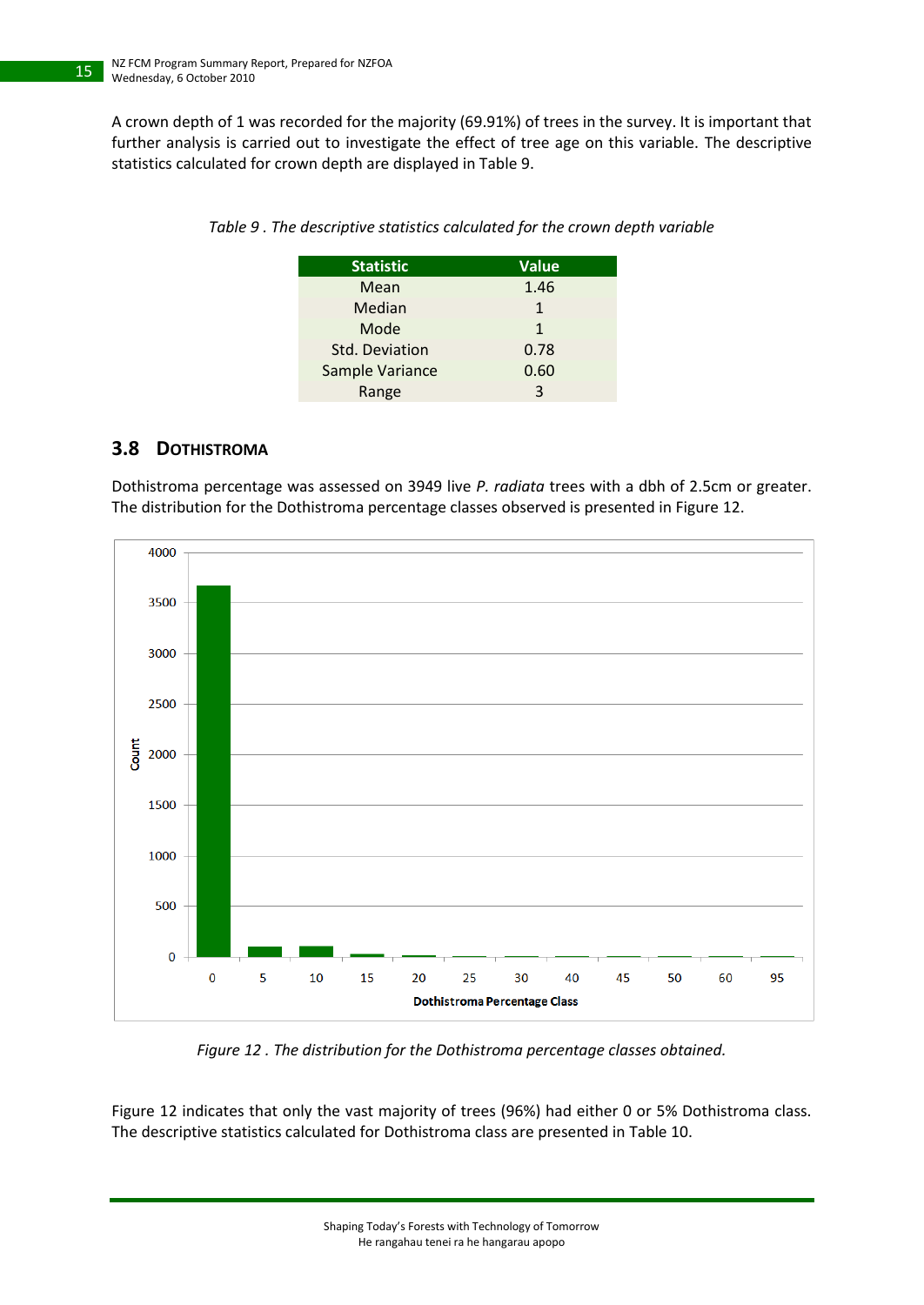| <b>Statistic</b> | <b>Value</b> |
|------------------|--------------|
| Mean             | 0.79         |
| Median           | 0            |
| Mode             | 0            |
| Std. Deviation   | 3.83         |
| Sample Variance  | 14.76        |
| Range            | 95           |

<span id="page-15-1"></span>*Table 10 . The descriptive statistics for the dothisroma classes observed.*

#### <span id="page-15-0"></span>**3.9 RESIN BLEEDING**

Resin bleeding was assessed on 2973 live *P. radiata* trees with a dbh of 2.5 cm or greater in the current measurement period. The distribution of resin bleeding codes is shown in [Figure 13;](#page-15-2) the calculated descriptive statistics are presented in [Table 11.](#page-15-3)



*Figure 13. The distribution of resin bleeding codes observed*

<span id="page-15-3"></span><span id="page-15-2"></span>

| Table 11. The descriptive statistics calculated for the observed resin bleeding. |  |
|----------------------------------------------------------------------------------|--|
|----------------------------------------------------------------------------------|--|

| <b>Statistic</b>      | <b>Value</b>  |
|-----------------------|---------------|
| Mean                  | 1.03          |
| Median                | 1             |
| Mode                  | 1             |
| <b>Std. Deviation</b> | 0.17          |
| Sample Variance       | 0.02          |
| Range                 | $\mathcal{P}$ |

Shaping Today's Forests with Technology of Tomorrow

He rangahau tenei ra he hangarau apopo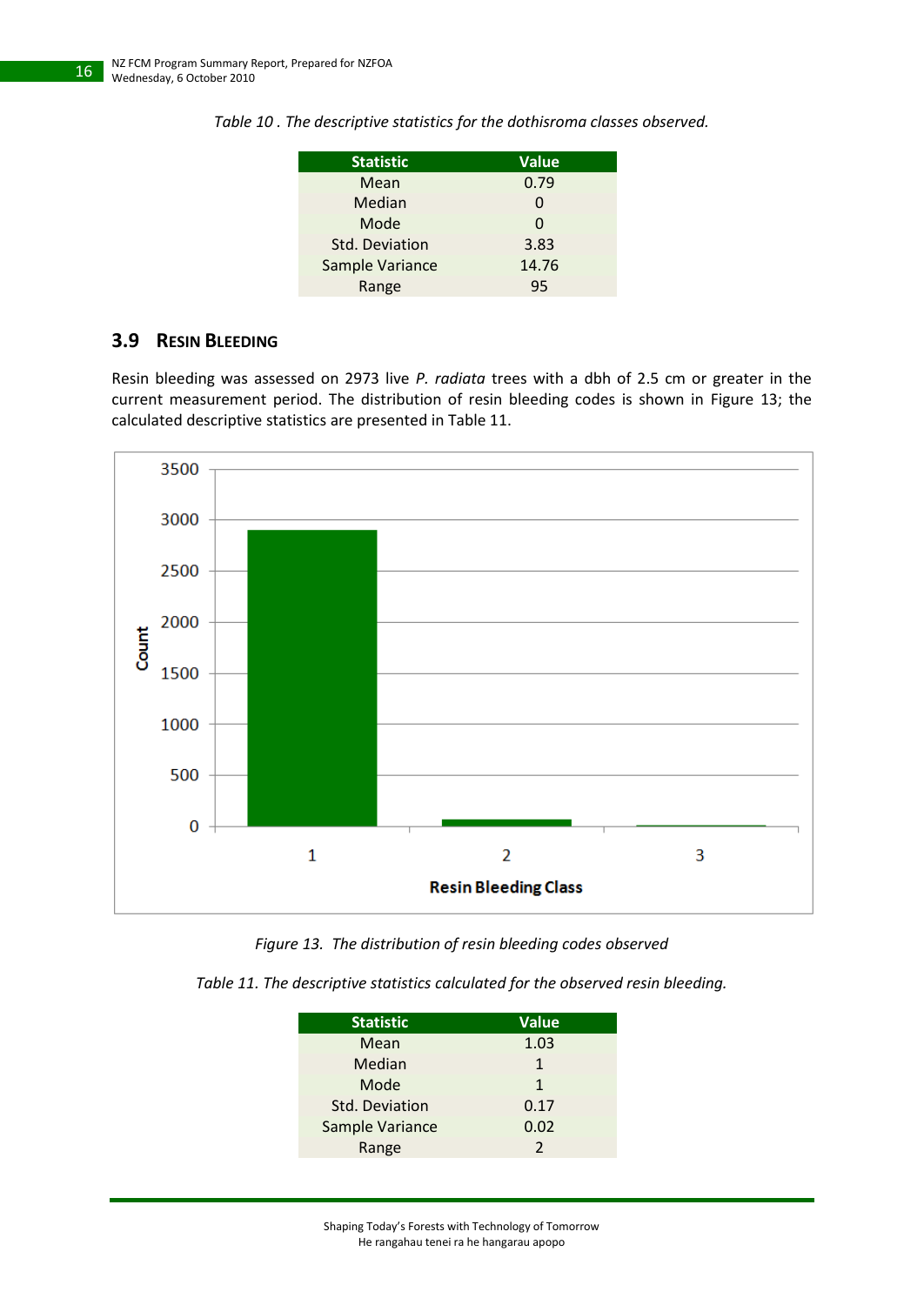# <span id="page-16-0"></span>**4 CONCLUSION**

17

The first measurement of the NZ FCM programme commissioned by the NZFOA has been successfully carried out by Interpine. There is a requirement for significant analysis of the data for the current measurement period. It is essential that measurement of FCM indicators over the now established plot network is continued so that trends in forest condition can be assessed over time.